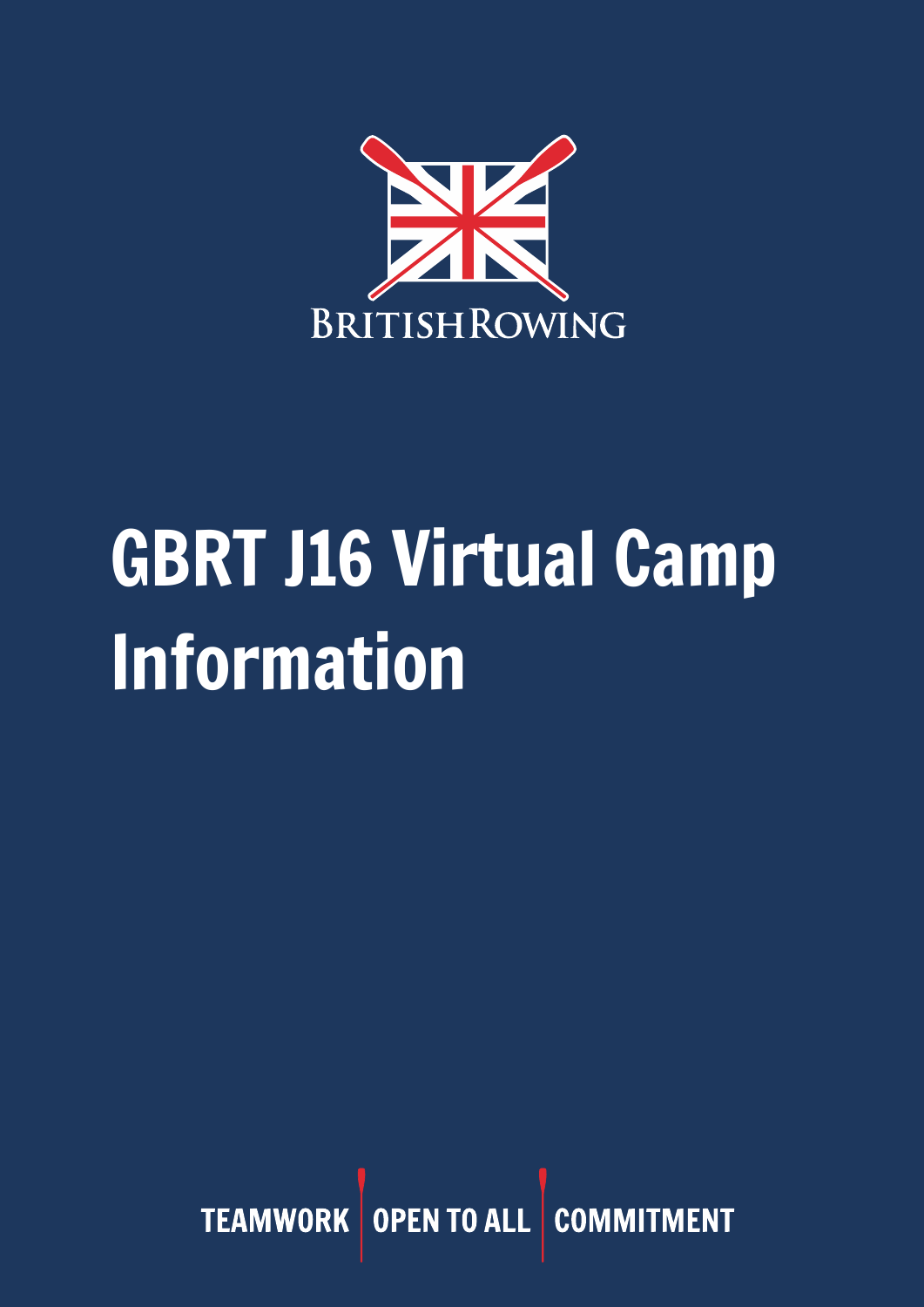

Dear Coach

Due to the success of the 2021 GBRT J16 Virtual Camp we have made the decision to run it again in 2022. This year it will take place on Sunday 20 March between 2pm and 6pm and will once again be open to all J16 rowers and their coaches across Great Britain.

We believe that the learning that comes from attending this activity could be an important step in many young rowers development and therefore we want to make sure that this provision continues to be available to as many of the rowers that are aspiring to trial for the GB Rowing U19 Team in the future. We hope that you and they will engage in this opportunity.

## Provisional Camp Programme

Though a virtual call will make up the core of the camp, we are keen to help the athletes draw more from the camp than just the period they are sitting in front of their screens. To do this we will set some optional activities for the athletes to complete in their own time before the session.

| Pre camp                                                    |                                                                                                               |
|-------------------------------------------------------------|---------------------------------------------------------------------------------------------------------------|
|                                                             | • Review of own performance (Physical, Mental, Technical, Tactical)                                           |
|                                                             | Video analysis                                                                                                |
|                                                             | Goal setting video and exercise                                                                               |
|                                                             | <b>iRowClean Online Modules</b>                                                                               |
| <b>Sunday morning</b>                                       |                                                                                                               |
| Own club training                                           |                                                                                                               |
| Sunday Afternoon (2pm - 6pm with breaks): Education Session |                                                                                                               |
| Topics:                                                     |                                                                                                               |
|                                                             | $\mathsf{l}$ . Practical application of BR technique and future standards – Dan                               |
|                                                             | Cooper (GBRT U19 Programme Assistant Coach)                                                                   |
|                                                             | 2. Movement Control and self-assessment - Presenter TBC                                                       |
|                                                             | 3. Performance profiling and Introduction to Diploma of Sporting                                              |
|                                                             | <b>Excellence (DiSE)</b> – Loretta Williams (DiSE Programme Manager)                                          |
|                                                             | 4. Nutrition and Fuelling Opportunities - Tania Griffin (Lecturer in Sports<br>Nutrition, University of Bath) |